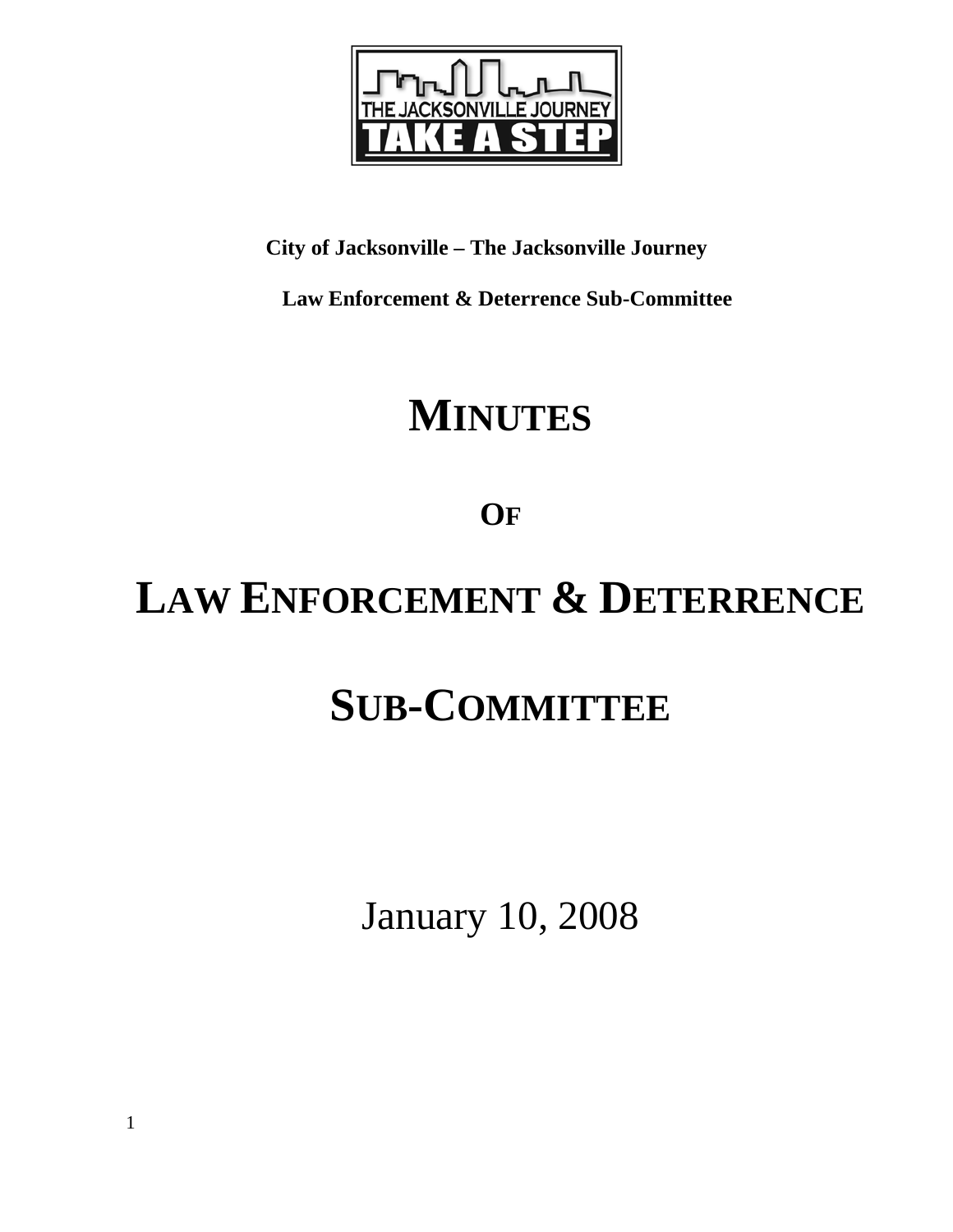## **The Jacksonville Journey – Law Enforcement & Deterrence**

## **Sub-Committee**

## **January 10, 2008**

## **9:30 a.m.**

**PROCEEDINGS before the Jacksonville Journey – Law Enforcement & Deterrence Sub-Committee taken on Thursday, January 10, 2008, Edward Ball Building, 8th Floor – 214 N. Hogan Street, Jacksonville, Duval County, Florida commencing at approximately 9:30 a.m.** 

**Law Enforcement & Deterrence Sub-Committee** 

**Paul Perez, Chair Ed Hearle, Member Joe Henry, Member Bishop Howard, Member John Jolly, Member Henry Luke, Member Frank Mackesy, Member Isaiah Rumlin, Member Lanny Russell, Member Joe Stelma, Member Melissa Nelson, Member Michael Weinstein, Member**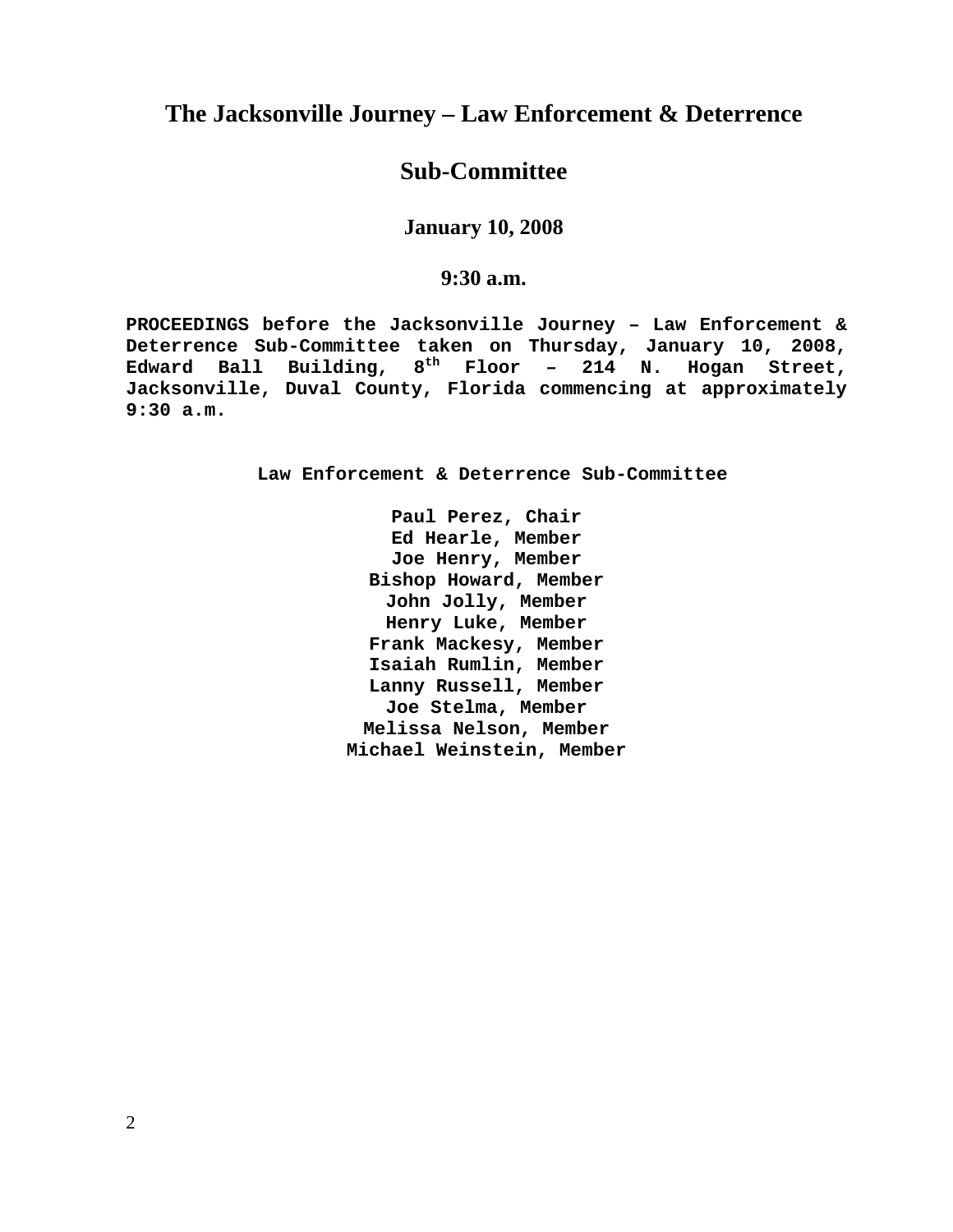## **APPEARANCES**

#### **COMMITTEE CHAIRS & MEMBERS:**

PAUL PEREZ, Chair ED HEARLE, Member JOE HENRY, Member BISHOP HOWARD, Member JOHN JOLLY, Member HENRY LUKE, Member FRANK MACKESY, Member ISAIAH RUMLIN, Member LANNY RUSSELL, Member MELISSA NELSON, Member MICHAEL WEINSTEIN, Member

### **EXCUSED ABSENT:**

JOE STELMA, Member

#### **PROFESSIONAL STAFF:**

Jon Phillips, Office of General Counsel

#### **STAFF:**

ADAM HOLLINGSWORTH MISTY SKIPPER STEPHANIE BARNETT RACHELLE M. SUNDY

#### **OTHERS PRESENT:**

Joseph Henry, Citizen Mark Baughman, DEA Mary Kelli Palka, Florida Times Union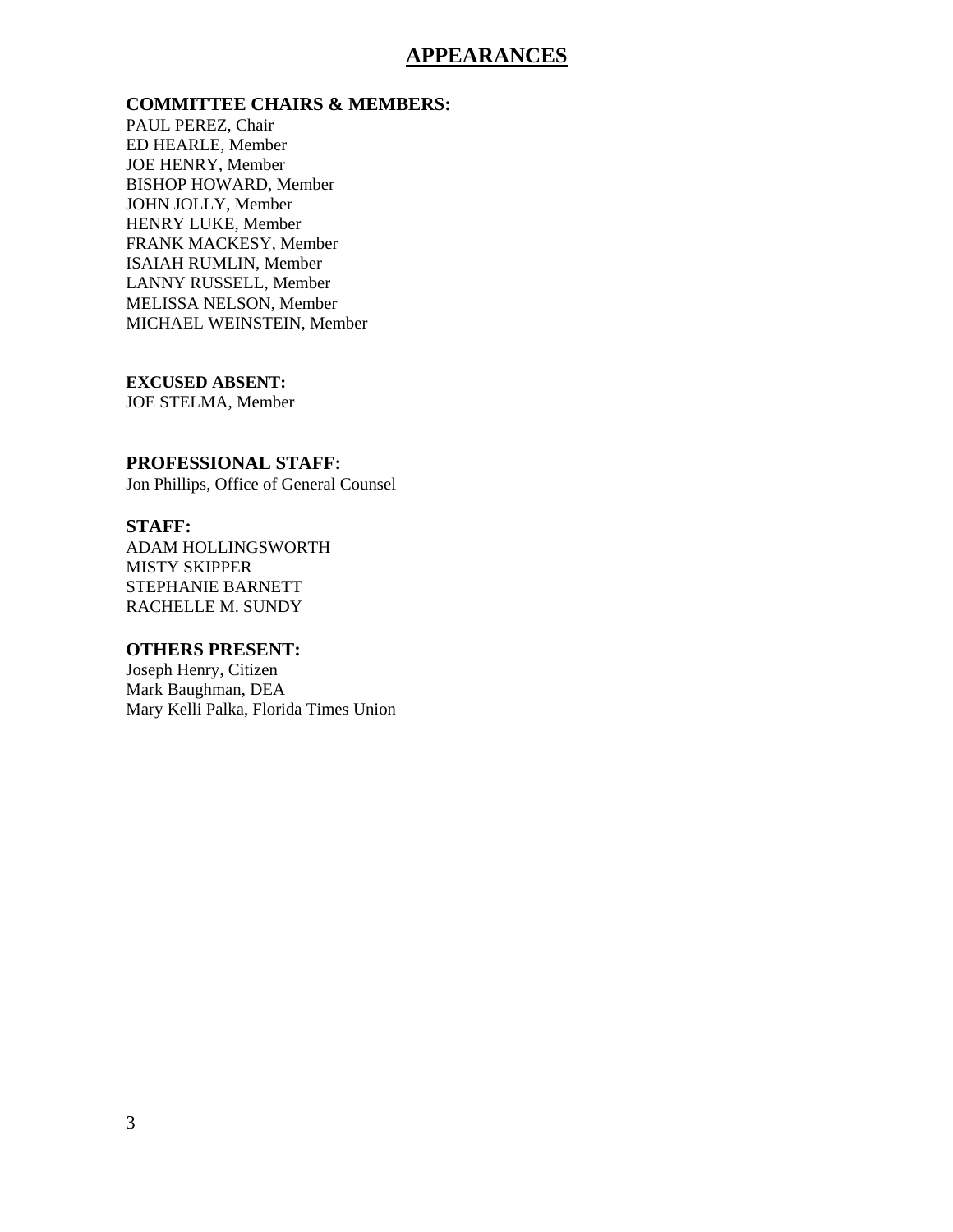January 10, 2008

Law Enforcement & Deterrence  $9:30$  a.m.

**Call to Order and Comments.** Chairman Perez called the meeting to order at approximately 9:40 a.m.

**Purpose of Meeting.** Discuss the Mayor's crime initiative – The Jacksonville Journey – Take a Step – Law Enforcement & Deterrence Sub-Committee.

Chairman Perez welcomed the group and thanked them for their willingness to be in attendance at the request of the Mayor. He noted that this group has a very ambitious agenda that must be accomplished and feels that there is leadership and experience in the committee with which to accomplish the challenge that lays before the group. Chairman Perez then asked the group to go around the table for introductions. Once introductions were complete, Chairman Perez introduced Jon Phillips from the Office of General Counsel for the Sunshine Law Presentation. Following are questions from that presentation:

Q. What if someone on this committee is on another committee, or Mayor's Staff? **If business is discussed that pertains to the business of this committee, the meeting must be noticed.**

Q. The subject matter is something the Sheriff is working on the subject matter 24 hours per day/7 days per week. How does he manage this? **The only issue he will have is if meetings are held privately among you, that is against Sunshine Laws – all meetings with 2 or more members must be noticed. Mr. Hollingsworth noted** 

4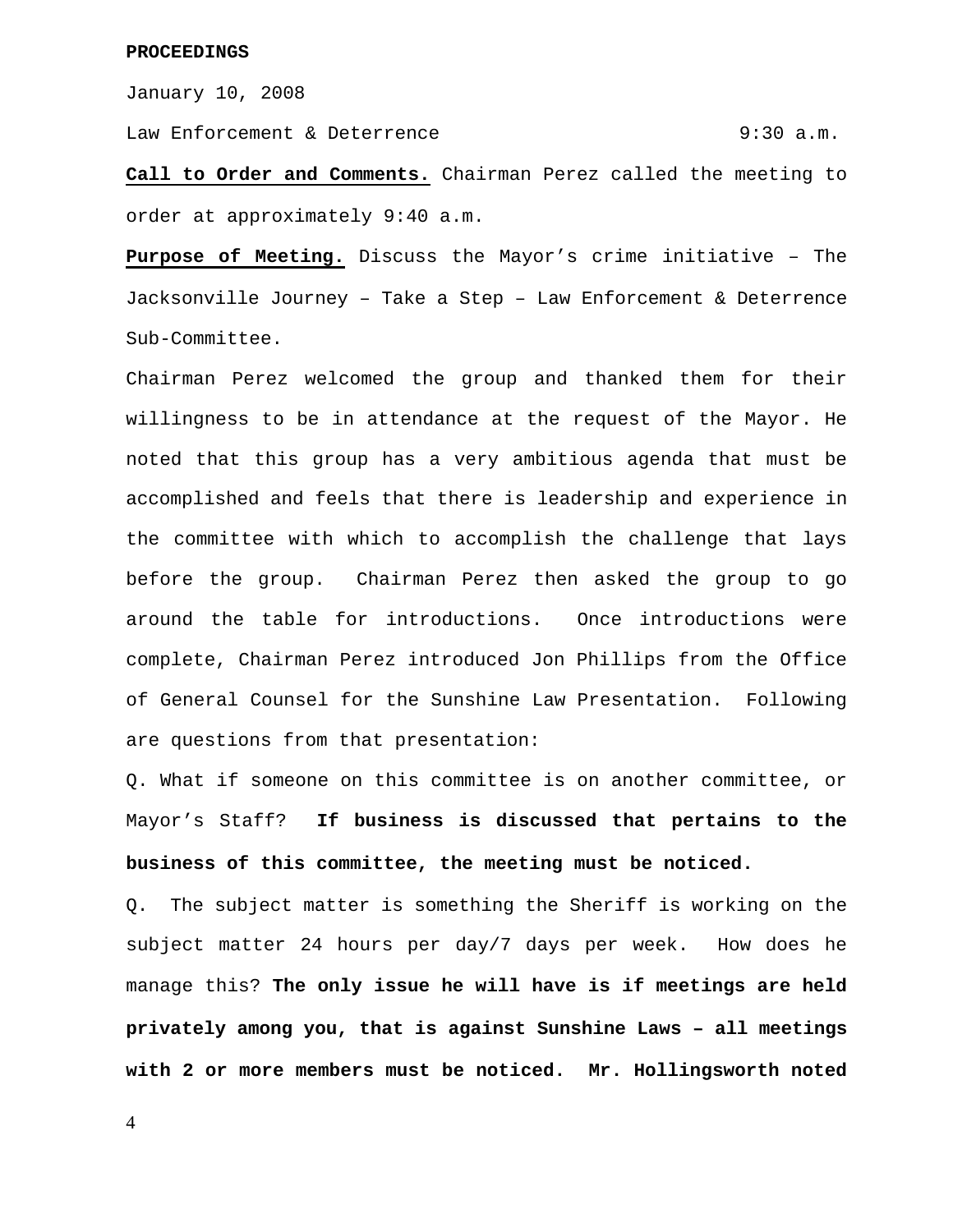**that the issue with the Sheriff will be addressed with the Mayor.**  Chairman Perez thanked Mr. Phillips for his presentation and then moved onto the agenda. Mr. Hollingsworth read through the Mayor's charge to the group and noted several housekeeping items. It was noted the meetings are streamed live on the coj.net website; written minutes are being kept and will also be posted on the website; all committee meetings will be held in Room 851 of the Ed Ball Building; reporters and members of the community can set in on the meetings, however, there will be no public comment. At this point, the meeting was turned over to the guest speaker, Mr. Mark Baughman with the Drug Enforcement Agency of Jacksonville. Information on this presentation can be heard on the recorded minutes posted at [www.coj.net.](http://www.coj.net/)

Chairman Perez then moved onto his own PowerPoint presentation with regards to how his vision of how the sub-committee would be able to move through the Mayor's charge. Presentation is posted to the website for viewing. Chairman Perez spoke to the group about the need to break into smaller work groups in order to handle each issue before the committee; the four charge areas that the Mayor has asked this committee to focus on:

- 1) Police Presence
- 2) Gun Crimes
- 3) Administration of Justice
- 4) Safe Schools

5 It was determined that the committee would break into four smaller committees and Chairman Perez asked the group to submit e-mails to the Support Staff with their top two preference of sub-groups to